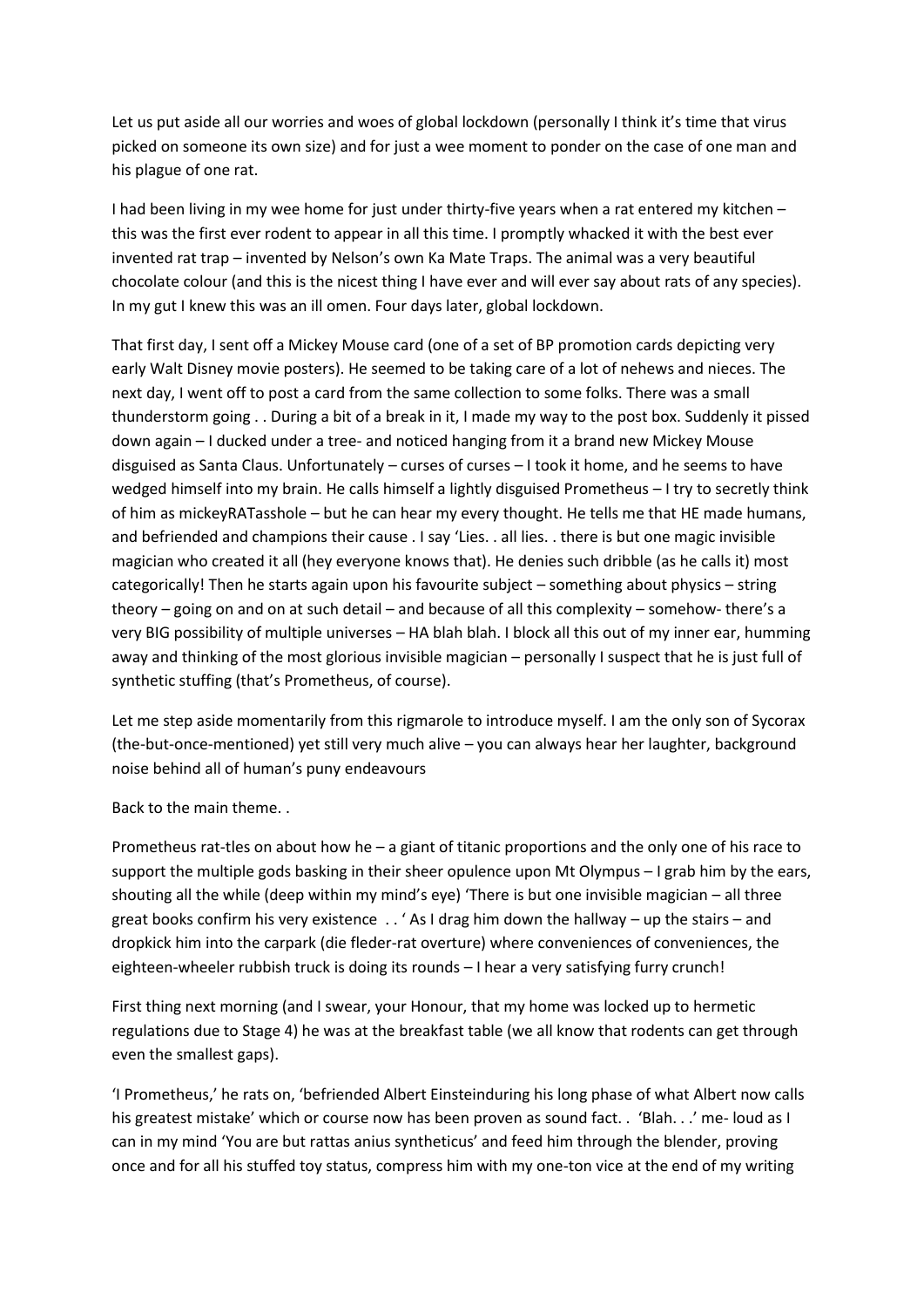desk (hey, every writing desk needs a vice) pack his immortal remains in that very small portable money safe and fast courier to the Kiwi rocket launch site up north.

A little over forty eight hours later, it wasn't my insomnia that wakes me at 2.37am, it's Promethemouse going on about tiny little humans – who are rapidly turning their planet into an inhospitable desert – plan to escape to Mars – an inhospitable desert . . will never get past the vast radiation in the Van Allens Belt. Meanwhile, I most secretly plan – without thinking, a zen trick I learnt from the back of a Weetbix packet – to escape the flat, regardless of lockdown, even if they – the undefined they – shoot me dead – I will continue to pay the rent - tricking ratshit into believing that I'm still here.

Aside: Do you know – what I've noticed – while all this is going on that – that koala on my writing desk (I call him Buck by the way) hasn't said a fucken thing in my defence – that's bloody marsupials for ya – every time an echidna!

I told Prometheus that bastard rattus disneylandass – that I consider – as a phillllanthropist it was within my moral right to invite twenty of my friends over for dinner every night (hey he is a titan) and that we could sup away to our stomach's content - on fresh liver, very fresh liver. He answered with a cheesy grin (yes you guessed it, he hadn't wiped his whiskers after masticating my blue vein) "You do realise. . I'm just stuffed. . with white polyester fibres."

In reply, I suggested that one of us (at least) was speaking in metaphor here.

This rambling somehow reminds me of a joke my sister told me about a billion years ago – when I was young lad.

Mickey Mouse and Minnie Mouse were bored so they decided to play a game of hide and seek throughout their home. It was Minnie's turn to hide. Mickey turned his back and counted to ten , then started to search. First in the spare room –"Minnie, are you under the bed?" No – behind the pillows? No – Amid the old spare clothes? – No. "Minnie are you in the cupboard?" No. He moved into the hallway – no sign of her in there. Then, losing a little patience, he looked into the bathroom. "Minnie are you behind the towel rack?" No. Checked in the drug cabinet – still no Minnie. He enters the lounge and proceeds to ransack it, more pissed off than patient. He goes into the kitchen, slamming the door to look behind it – no! He's about had enough and stamping his feet Mickey calls out: "Minnie if I find you I'm going to fuck you." In a clear voice, Minnie calls out, "I'm behind the biscuit tin."

I have noted of recent days that the rat that deems himself Prometheus is very hesitant to the point of totally avoiding me if I happen to be wearing the scarf My Love (a Swamp Witch of much standing – no relation of course to Sycorax the but-once-mentioned) left behind.

An update – just this morning, when I went for my early dawn bike ride, ratfink was sitting on my bike seat, glaring – so I drop-kicked him down the hallway. He hit the hanging 'no phones past this point' sign dead center – a perfect 10 in my book. And when I arrived back from a much enjoyed ride, the ratass was still tangled there amid the sign, muttering something about my liver being torn to shreds for an eternity.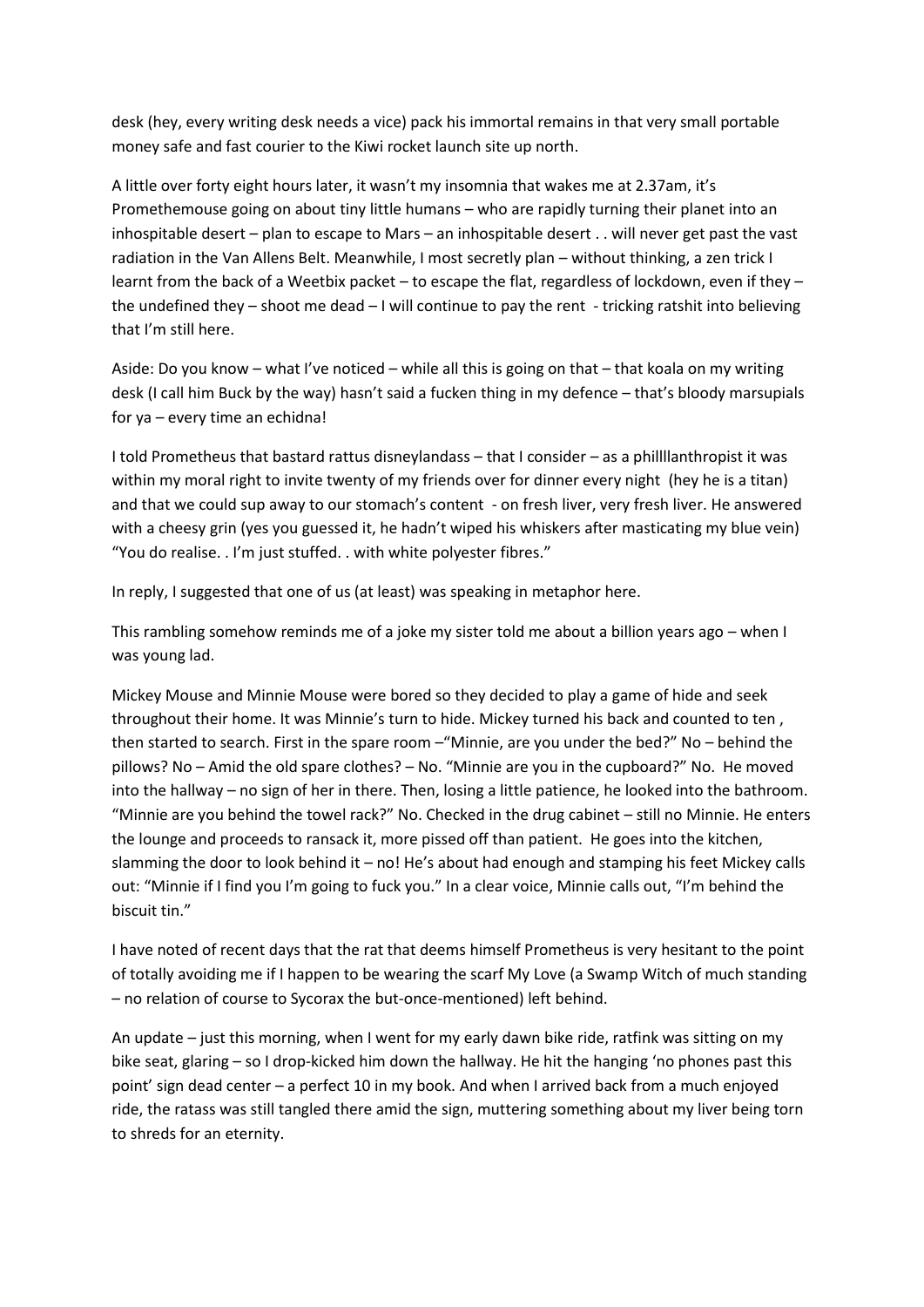A more recent update – I've had enough of this confined rat space (hell, it's the third Saturday of Stage 4 lockdown) I decide to visit my most favourite café Lambrettas, so I take some of my furry friends, my bar stool, my coffee, a cup, a wee bottle of much deserved and needed whiskey and set up my favourite high bench – ahhhh just what I needed! After half a cup of those two – caffeine and alcohol – godlike. I take a look around – at a table about three or four ahead of me sits that bloody Mickey Ratfink Bastard- all that euphoric pleasure – destroyed!



Upon returning home I skewer die rattus to the tongue and grove floor of my work space with one of those fine reproductions of Narsil ( the sword of Eledil). Of course he wiggled out within moments "tis but a pin prick." Well it would be for someone who has had his liver munched upon for half an eternity. Maybe the outcome would have been different if the sword was a copy ffrom later in that story, when it had been reforged, and with Tolkien's runes down the length of it.

With Stage 2 about to appear tomorrow, I thought of celebrating by using that long piece of splintered wood, dipping the sharp end in tar, shafting redfluffieratass, lighting it and wandering around the town square, and to answer any "What the hell are you up to?" I'd say "I am seeking a man", borrowing from Diogenes of old – probably with as much luck. But on second thoughts, I am a modern kinda guy and would have been concerned about the toxic implications of my actions.

So it comes time to hang up my pen, ending this 'true story' – but we shouldn't call it that, after reading that it is a contradiction, well pointed out by the lovely phillloligist Stephen Fry. No, I'll use the term by the great Nikos Kazantzakis and call it an autobiographical novel ( novella?) because I'm sure if you had witnessed some of the above mentioned happenings, you would say " No, it didn't happen quite like that..."